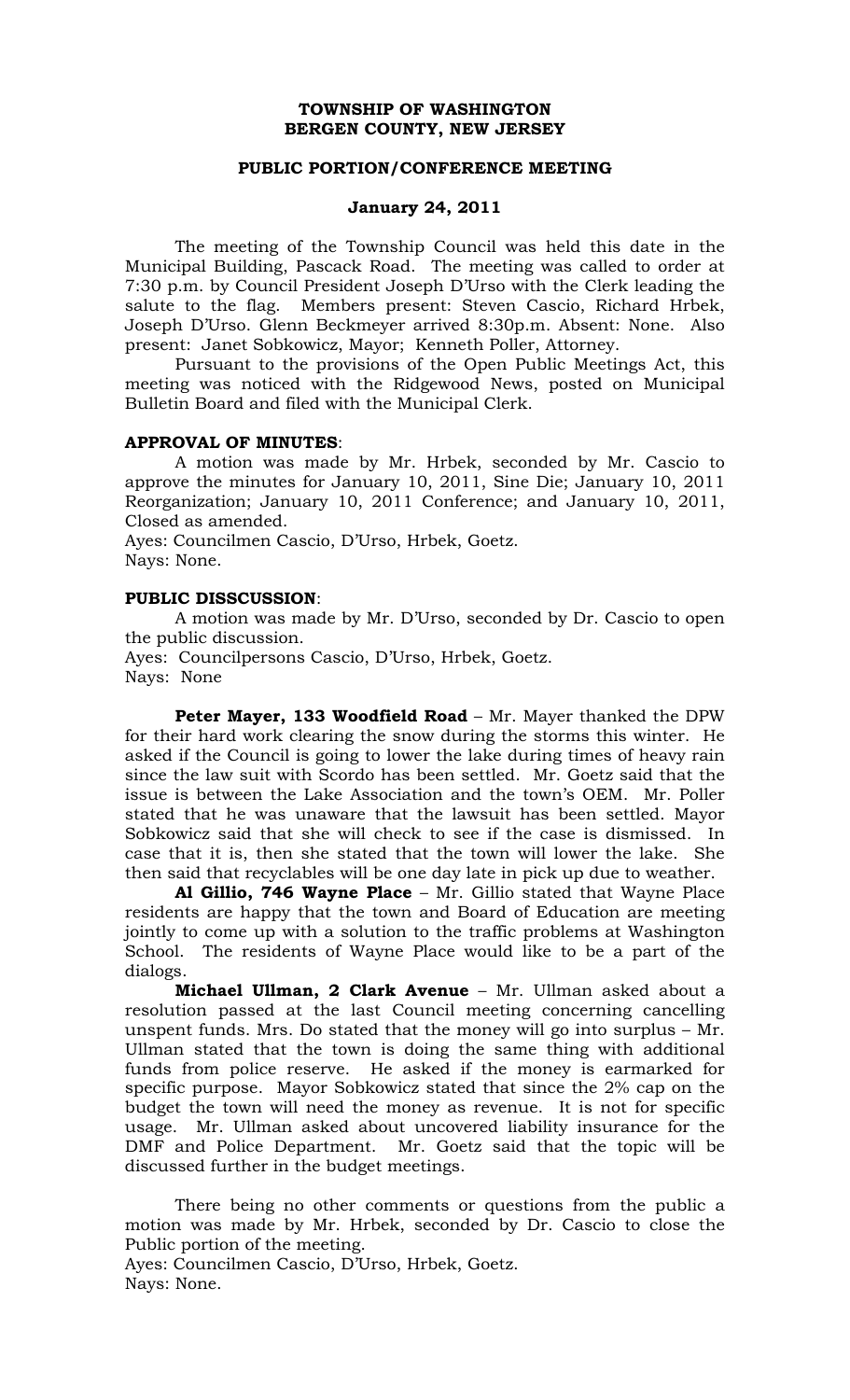Page 2 January 24, 2011

## **CONSENT AGENDA**:

 The following resolutions were part of the Consent Agenda and were made available to the Governing Body and the Public prior to the meeting.

The Consent Agenda was presented and adopted on a motion by Mr. Hrbek, seconded by Dr. Cascio.

Ayes: Councilmen Beckmeyer, Cascio, D'Urso, Hrbek, Goetz. Nays: None.

 WHEREAS*,* the Tax Court of New Jersey granted an adjustment in taxes for Block 1404.02, Lot 2, 105 Salem Road for the years 2009 and 2010. The reduction for 2008 and 2009 must be refunded to homeowner. This resolution supersedes previous resolution dated October 18, 2010; previous requisition was incomplete.

WHEREAS, under the New Jersey Statute 54:3-27.2, refund of excess taxes is to be refunded to homeowner;

NOW THEREFORE, BE IT RESOLVED*,* by the Township Council of the Township of Washington, New Jersey that the Chief Financial Officer, Jacqueline Do, be authorized to issue a refund to:

Brach, Eichler, LLC and Freddy and Marie Salerno

101 Eisenhower Parkway

Roseland, NJ 07068

\$4.390.51 (2010) \$4,538.37 (2009) TOTAL: \$8,928.88

WHEREAS, the Tax Court of New Jersey granted an adjustment in taxes for Block 2202, Lot 1, 620 Pascack Road for the years 2008, 2009 and 2010. Homeowner paid the reduced amount for 2010; however, the reduction for 2008 and 2009 must be refunded to homeowner. This resolution supersedes previous resolution dated October 18, 2010. Homeowner paid reduced installment for 4<sup>th</sup> quarter 2010.

WHEREAS, under the New Jersey Statute 54:3-27.2, refund of excess taxes is to be refunded to homeowner;

NOW THEREFORE, BE IT RESOLVED*,* by the Township Council of the Township of Washington, New Jersey that the Chief Financial Officer, Jacqueline Do, be authorized to issue a refund to:

Robert Jacobs, Esq.

Winni & Banta, P.C. Court Plaza

211 Main Street, #1010, Hackensack, NJ 07601

| $$1,700.00$ (2008) |            |
|--------------------|------------|
| \$5,809.63         | (2009)     |
| TOTAL:             | \$7,509.63 |

WHEREAS, Mr. Andrew J. McKenna, who resides at 17 Braeburn Drive, Block 2109, Lot 8, Qualifier C017C, and;

WHEREAS, Mr. McKenna was granted a permanent disability resulting from service-connected injuries as declared by the United States Veteran's Administration pursuant to N.J.S.A. 54:04-03.30, which grants total exemption from local property taxes and;

WHEREAS, the Township Council of the Township of Washington, New Jersey, authorized, the Chief Financial Officer, Jacqueline Do, be authorized to cancel  $1^{st}$  and  $2^{nd}$  quarters 2011 property taxes based upon the date the application was filed with the Township of Washington which is January 11, 2010 in accordance with Resolution: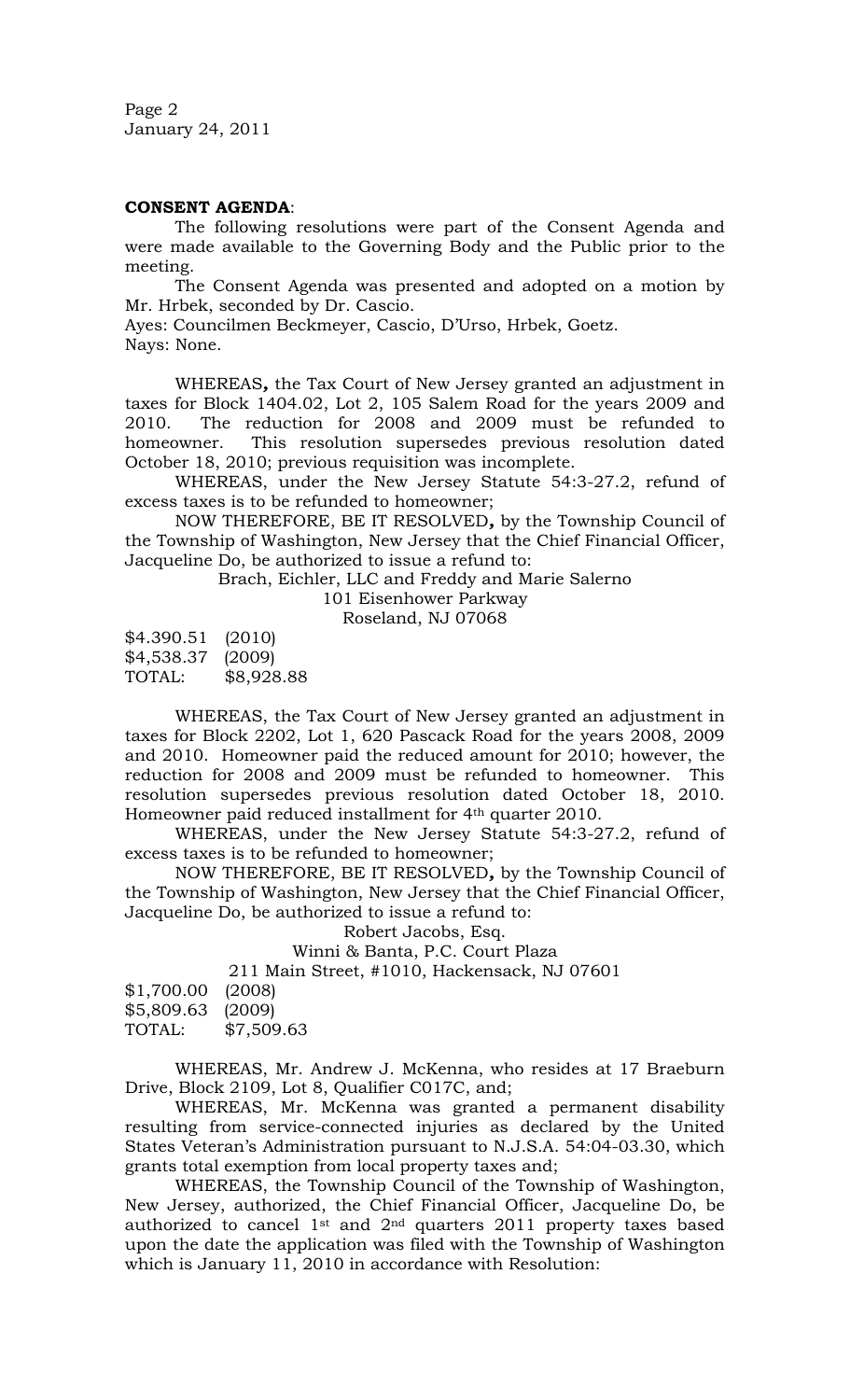Page 3 January 24, 2011

Cancel: 1st Quarter 2011: \$ 2,041.00 2nd Quarter 2011:\$ 2,041.00

WHEREAS, an overpayment was received for Block 4408, Lot 28, 281 Colonial Boulevard, homeowners Frank and Claudia Luna, for the 4th<sup>d</sup> quarter 2010. Said property was awarded a tax reduction due to a successful tax appeal. Lender of record for the homeowner paid the original bill. Credit was transferred to  $1<sup>st</sup>$  quarter 2011; however, lender again paid the original bill.

WHEREAS, under the N.J.S.A. 54:3-27.2, in the event a taxpayer is successful in an appeal from a reduced assessment, the taxing district shall refund any excess taxes paid, and:

NOW THEREFORE, BE IT RESOLVED, by the Township Council of the Township of Washington, New Jersey that the Chief Financial Officer, Jacqueline Do, be authorized to issue a refund to:

BAC TAX SERVICES CORPORATION 1757 Tap Canyon Road

|                        | Simi Valley, CA 93068 |
|------------------------|-----------------------|
| Reduced Amount Due:    | \$1,606.13            |
| Original bill Paid:    | $-$ \$ 2,853.91       |
| Amount to be refunded: | \$1,247.78            |

WHEREAS, Mr. Addison, who resides at 782 White Birch Road, Block 2209, Lot 10, 782 White Birch Road and;

WHEREAS, the Township Council of the Township of Washington, New Jersey, authorized, the Chief Financial Officer, Jacqueline Do, be authorized to cancel 4th quarter 2010 and 1st and 2nd quarters 2011 property taxes based upon the date the application was filed with the Township of Washington which is March 29, 2010 in accordance with Resolution:

Cancel:

| 4 <sup>th</sup> Quarter 2010: | $\$\quad 2,223.37$ |
|-------------------------------|--------------------|
| 1 <sup>st</sup> Quarter 2011: | \$2,303.00         |
| $2nd$ Quarter $2011$ :        | \$2,303.00         |

WHEREAS, the Tax Court of New Jersey and Bergen County Tax Court approved a tax assessment settlement for Block 1307.02, Lot 5, 10 Katharina Place, current owners David and Gale Fanale, for 2008, 2009 and 2010. Refunds for 2008 and one-half of 2009 were previously refunded to client, the remaining half was applied to  $1^{st}$  &  $2^{nd}$  quarter 2010 taxes, however, overpayment was received, and pursuant to N.J.S.A. 54:3-27.2, overpayments are to be refunded,

NOW THEREFORE, BE IT RESOLVED*,* by the Township Council of the Township of Washington, New Jersey that the Chief Financial Officer, Jacqueline Do, be authorized to issue a refund to:

|                           | Marcus Brody, Esq. |                    |  |
|---------------------------|--------------------|--------------------|--|
|                           | 5 Becker Farm Road |                    |  |
|                           |                    | Roseland, NJ 07068 |  |
| Amount Billed:            | \$                 | 15,393.50          |  |
| Amount Paid:              | \$                 | 17,917.07          |  |
| Amount to be refunded $\$ |                    | 2,523.57           |  |

WHEREAS, Charles Messina posted engineering and soil movement escrow on premises known as Block 4404, Lot 19, 328 Colonial Boulevard; and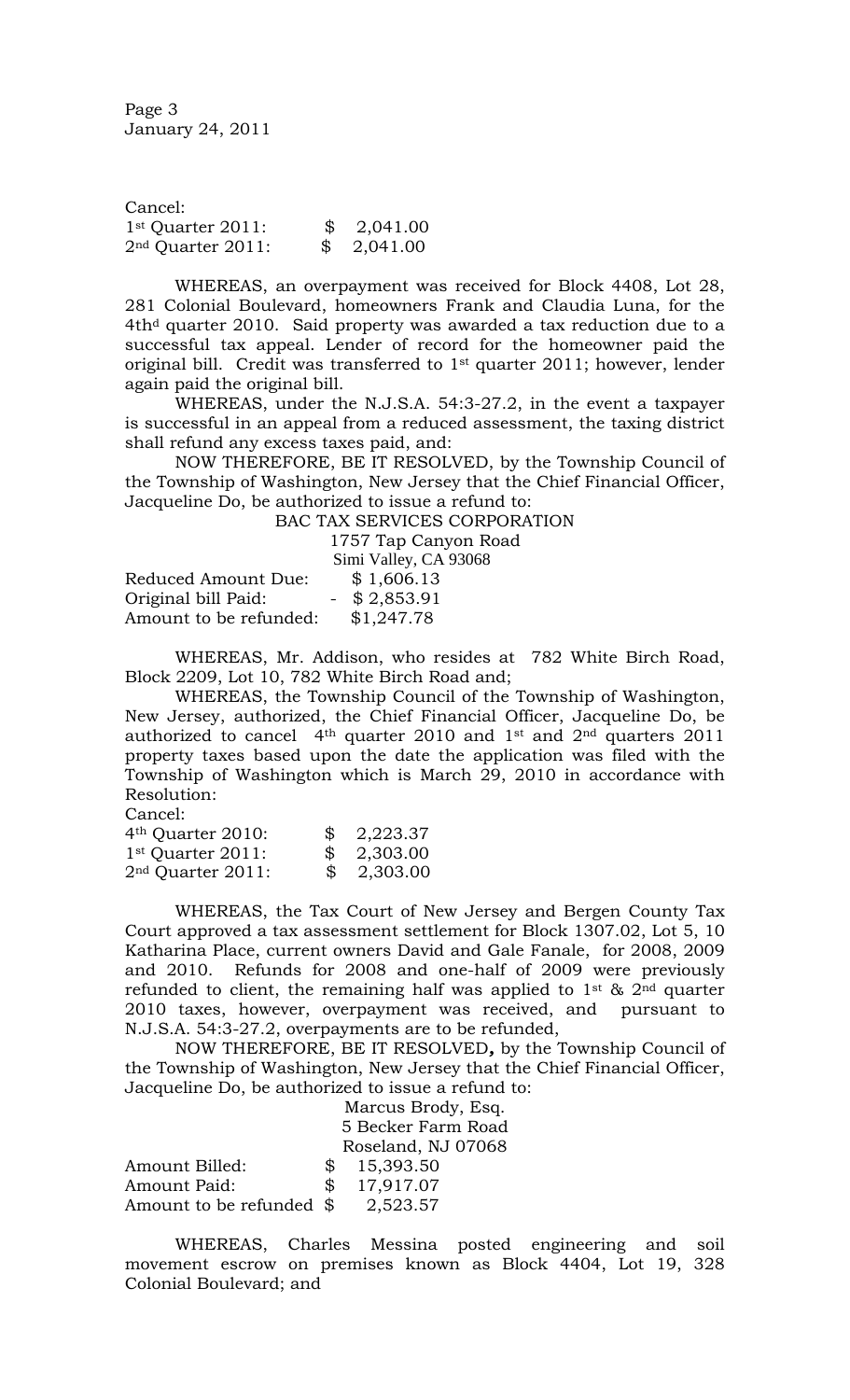Page 4 January 24, 2011

WHEREAS, the Construction Code Official has issued approval dated December 21, 2010, C.O. No. 10-004;

 WHEREAS, there are no outstanding invoices due the Township Engineer as per his letter dated December 20, 2010.

 NOW, THEREFORE, BE IT RESOLVED, that the Township Treasurer of the Township of Washington is authorized to refund the balance of the escrow money in the amount of \$43.00 to the above.

WHEREAS, Timothy and Catherine Slutzky posted engineering and soil movement escrow on premises known as Block 4215, Lot 2, 565 Howard Street; and

 WHEREAS, the Construction Code Official has issued approval dated December 14, 2010, C.O. No. 10-326;

 WHEREAS, there are no outstanding invoices due the Township Engineer as per his letter dated December 7, 2010.

 NOW, THEREFORE, BE IT RESOLVED, that the Township Treasurer of the Township of Washington is authorized to refund the balance of the escrow money in the amount of \$412.00 to the above.

WHEREAS, Sanjeet and Sanjani Patel posted engineering and soil movement escrow on premises known as Block 4521, Lot 5, 147 Cosman Street; and

 WHEREAS, the Construction Code Official has issued approval dated December 1, 2010, C.O. No. 9-259;

 WHEREAS, there are no outstanding invoices due the Township Engineer as per his letter dated October 18, 2010.

 NOW, THEREFORE, BE IT RESOLVED, that the Township Treasurer of the Township of Washington is authorized to refund the balance of the escrow money in the amount of \$196.00 to the above.

WHEREAS, Debra and Kenneth Beck posted engineering escrow on premises known as Block 4215, Lot 7, 572 Mountain Avenue; and

 WHEREAS, the Construction Code Official has issued approval dated November 10, 2010, C.O. No. 09-452;

 WHEREAS, there are no outstanding invoices due the Township Engineer as per his letter dated October 29, 2010.

 NOW, THEREFORE, BE IT RESOLVED, that the Township Treasurer of the Township of Washington is authorized to refund the balance of the escrow money in the amount of \$196.00 to the above.

WHEREAS, John and Helen Rehm posted engineering escrow on premises known as Block 4415, Lot 8, 317 Walnut Street; and

 WHEREAS, the Construction Code Official has issued approval dated October 21, 2010, C.A. No. 10-088;

 WHEREAS, there are no outstanding invoices due the Township Engineer as per his letter dated December 13, 2010.

 NOW, THEREFORE, BE IT RESOLVED, that the Township Treasurer of the Township of Washington is authorized to refund the balance of the escrow money in the amount of \$412.00 to the above.

WHEREAS, Montana Construction Corp. posted engineering and soil movement escrow along with a performance bond on premises known as Block 2202.02, Lot 2, 708 Amherst Drive for Dominick Santaite, Jr.; and

 WHEREAS, the Construction Code Official has issued approval dated January 10, 2011, C.O. No. 10-085;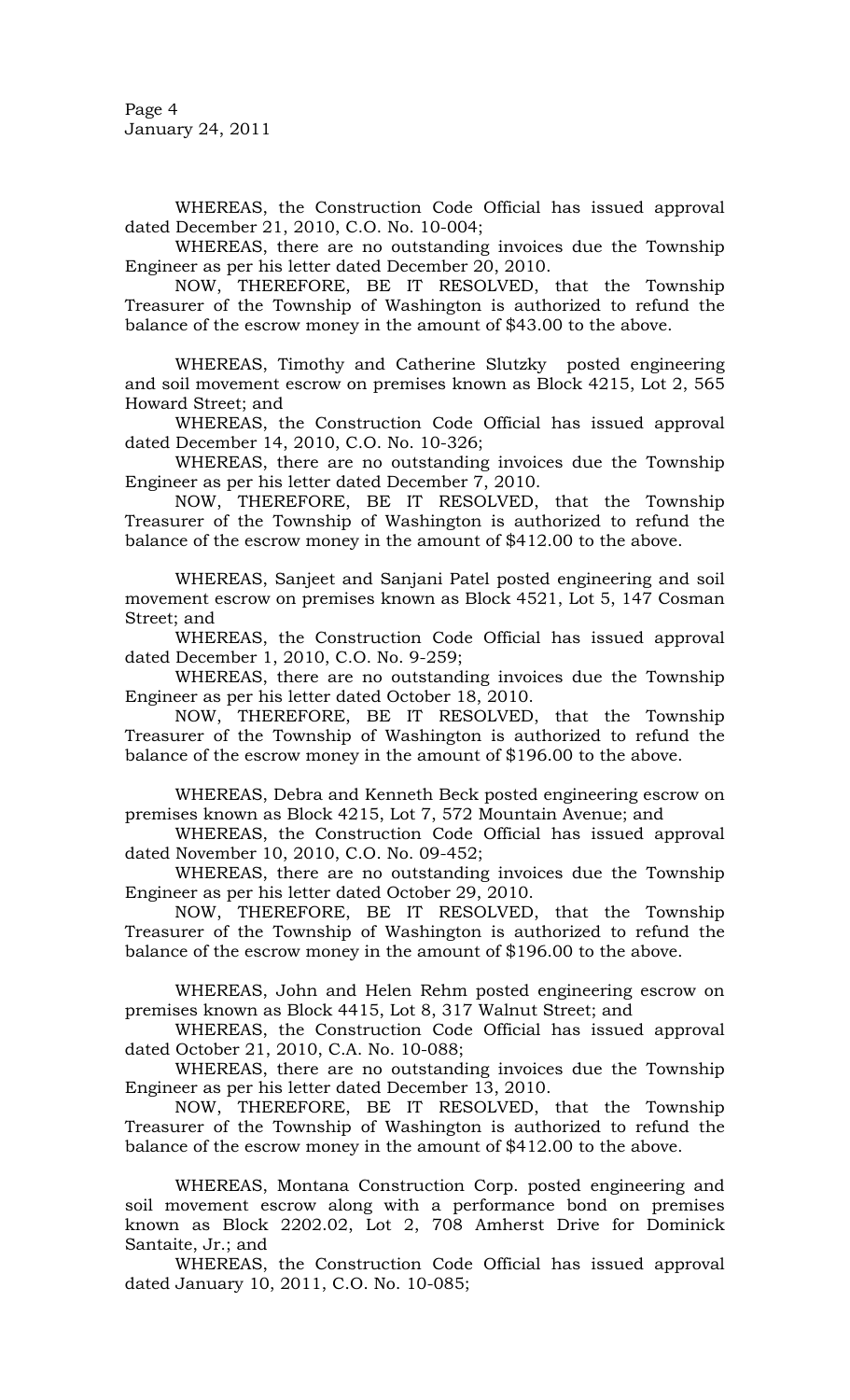Page 5 January 24, 2011

WHEREAS, there are no outstanding invoices due the Township Engineer as per his letter dated December 20, 2010.

 NOW, THEREFORE, BE IT RESOLVED, that the Township Treasurer of the Township of Washington is authorized to refund the balance of the escrow money in the amount of \$1092.00 and the performance bond in the amount of \$1000.00 for a total of \$2092.00 to the above.

 WHEREAS, Title 40A:4-58 of the New Jersey Statutes provides if it should become necessary during the first three (3) months of the fiscal year to expend for any of the purposes specified in the budget an amount in excess of the respective sums appropriated therefore and there shall be an excess in an appropriation over and above the amount deemed to be necessary to fulfill the purpose setting forth the facts, adopted by not less than 2/3 votes of the full membership thereof, transfer the amount of such excess to those appropriations deemed to be insufficient;

 NOW, THEREFORE, BE IT RESOLVED, by the Township Council of the Township of Washington that the Treasurer be and is hereby authorized to make the following transfers in the 2010 Budget Appropriations:

|        |                               | <b>FROM</b> | Г∩         |
|--------|-------------------------------|-------------|------------|
|        | Dept. of Public Safety        |             |            |
| Police |                               |             |            |
|        | Salary & Wages                | \$4,000.00  |            |
|        | Dept. of Municipal Facilities |             |            |
|        | Salary & Wages                |             | \$4,000.00 |

WHEREAS, prompt and efficient delivery of medical services is a vital component of our society; and

WHEREAS, Pascack Valley Hospital was integral to our community as an employer of approximately 1,000 local residents and annually serviced approximately 14,000 inpatient admissions, 42,000 patient days, 5,500 operating room procedures, 11,000 same day center visits, over 1,000 births and approximately 23,000 emergency room visits; and

WHEREAS, for over fifty (50) years this need was met, in substantial part, by Pascack Valley Hospital and the subordinate medical offices and facilities which were located throughout the greater Pascack and Northern Valley communities ; and

WHEREAS, the local economy, medical and social services for our community are in large measure dependent upon a hospital, both as an employer of the skilled and unskilled medical work force residing in our area, and as a provider of medical and social services and a healthcare safety net for our residents including a large population of senior citizens; and

WHEREAS, the closure of Pascack Valley Hospital in November of 2007 coupled with the closures of Passaic Beth Israel and Passaic General Hospitals in Passaic in 2007 along with Barnert Hospital in Paterson in 2008 struck a severe blow to the region and disrupted the long standing system of delivering emergency and non-emergency medical care in Northern New Jersey; and

WHEREAS, the remaining hospitals in the region by reason of distance, travel time, lack of public transportation, and accessibility have been unable to fill the void left by Pascack Valley Hospital as evidenced by the 100% capacity the of main campus of Hackensack University Medical Center and the documented accounts of Valley Hospital utilizing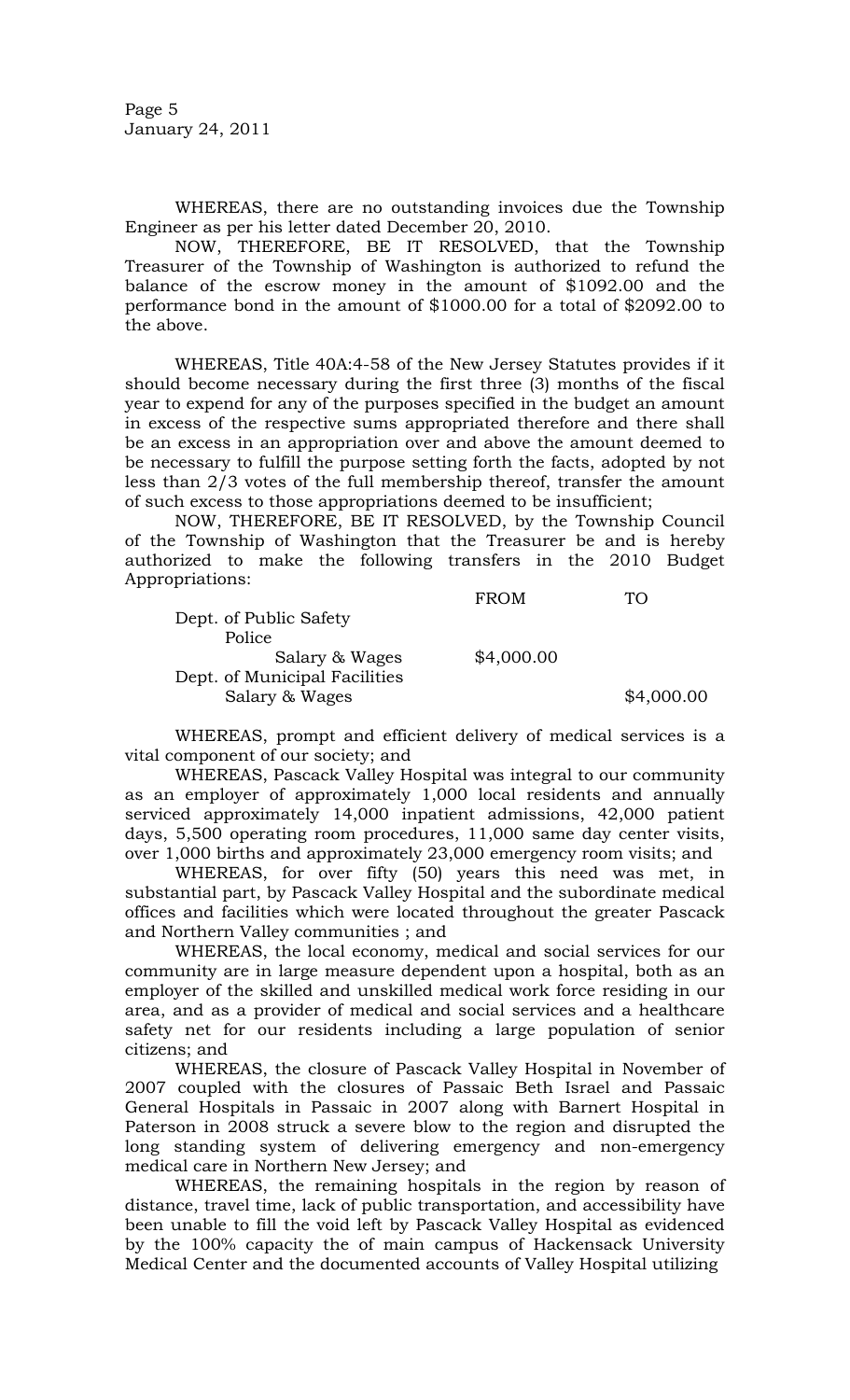hallways and multi-purpose cafeteria space as staging areas for patients requiring emergency treatment and awaiting admission to rooms; and

WHEREAS, the extra travel time associated with the distance to the remaining hospital facilities has placed an unbearable burden on the Volunteer Ambulance Corps. in surrounding communities and upon the citizens, particularly senior citizens, residing in the area and needing to travel to the hospitals for treatment or assistance of family members at said facilities for treatment; and

WHEREAS, fourteen municipalities in the Pascack and Northern Valleys placed a referendum question on the ballot in November, 2009 resulting in seventy-three percent (73%) of the voters supporting the efforts to open a full service acute care hospital in Westwood; and

WHEREAS, it has been determined that Hackensack University Medical Center has filed petition to the New Jersey State Department of Health and Senior Services to call for the application of a Certificate of Need allowing for the establishment of a new acute care hospital in Westwood; and

WHEREAS, the Mayor and Council of the Township of Washington wish to express their sentiment and support for the petition by, and subsequent application of Hackensack University Medical Center to operate a full service acute care community hospital in Westwood.

NOW, THEREFORE, BE IT RESOLVED by the Mayor and Council of the Township of Washington, as follows:

- 1. On behalf of its thousands of residents, the Mayor and Council of the Township of Washington petitions the State of New Jersey Department of Health and Senior Services to affirm the petition of Hackensack University Medical Center as a matter of extreme urgency and with the very realistic potential to be a life and death decision, call for the application of a Certificate of Need for a new hospital in Westwood.
- 2. The Governing Body of the Township of Washington specifically rejects the situation that existing hospitals can adequately fill the void left by Pascack Valley Hospital. In the three years following the closure of Pascack Valley Hospital it has been observed, experienced and learned, by the Governing Body, its emergency services, and citizens, that our communities lack the resources to transport patients over the distances said alternative arrangements necessitate and, moreover, in the case of medical emergency, the survival opportunities for critically ill patients decline in direct proportion to the length of travel to remote locations.
- 3. Waiting times at the remaining hospitals in the region are excessive and unacceptable. Reports are confirmed of hallways clogged with gurneys filled with patients awaiting attention and admission.
- 4. A system of medical care delivery, including physicians' offices, clinics and off-site medical facilities has grown up around the Pascack Valley Hospital over the last fifty (50) years. The disruption of that system, which would inevitably result from the permanent closure of the former Pascack Valley Hospital, will have, over time, an even greater negative impact on the availability and accessibility of quality medical care, quality of life, and the economy in the surrounding communities than has already been experienced.

THEREFORE, for all of the reasons mentioned above, the Governing Body of the Township of Washington does hereby urge the State of New Jersey Department of Health and Senior Services to call for